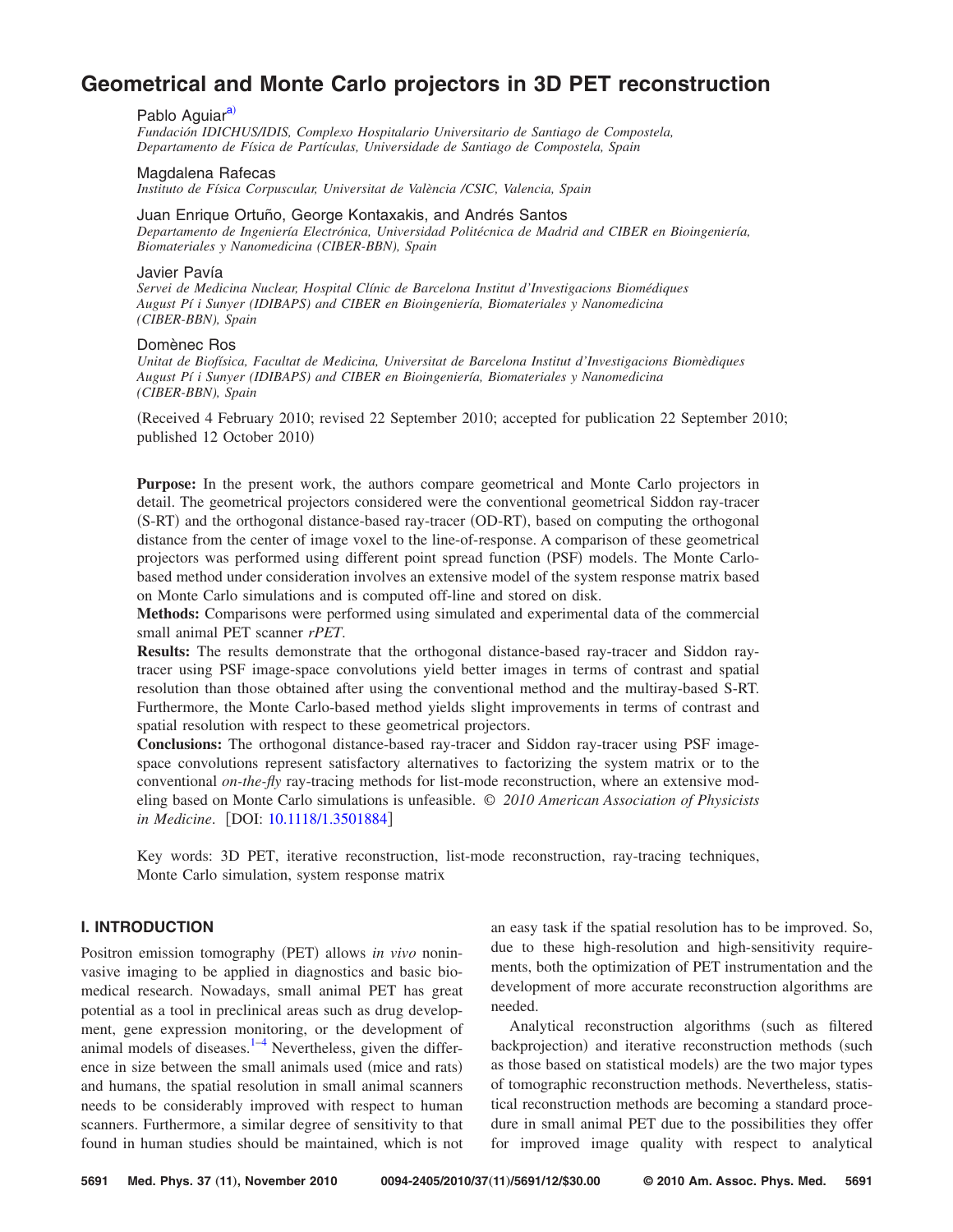methods.<sup>5</sup> The most common statistical reconstruction method is the maximum likelihood expectation maximization<sup>6</sup> and its accelerated version, the ordered subset expectation maximization (OS-EM).<sup>[7](#page-10-5)</sup>

A key element of any statistical reconstruction algorithm is the system response matrix (SRM), which represents the relationship between the image and the projection space. Each element  $a_{ij}$  of this matrix corresponds to the probability that a positron emission in voxel *j* results in the detection of a coincidence event by detector pair *i*. Therefore, if the original radioactivity distribution in voxel *j* is represented by  $q<sub>i</sub>$ and  $n_i$  is the statistical noise in the projection, the measured projection  $p_i$  can be described by the following equation:

<span id="page-1-0"></span>
$$
p_i = \sum_{j=1}^{J} a_{ij} q_j + n_i,
$$
\n(1)

where  $i \in [1, I], j \in [1, J]$ , and *I* and *J* are the total number of lines of response and the total number of image voxels, respectively.

The computation of the elements  $a_{ij}$  can be a very laborious task due to the large size of the SRM. To date, several approaches have been developed. To simplify computation and storage, the SRM can be factorized into several submatrices, $\frac{8}{3}$  each one related to a relevant aspect in the image formation process. In this way, the effects of the particular system geometry, the attenuation in the subject, etc., can be calculated separately. While the attenuation matrix can be calculated directly from the attenuation measurements,<sup>9</sup> other effects such as crystal penetration, positron range, intercrystal scatter, or noncollinearity require a more extensive modeling. This modeling can be carried out analytically by using measurements or Monte Carlo (MC) simulations. In any case, the main factor of the SRM is the geometrical component, which accounts for the geometrical efficiency. The elements of this geometrical component are usually calculated analytically, for example, using the Siddon ray-tracer (S-RT).<sup>[10](#page-10-8)</sup> This method is widely used because it is fast and easy to implement. Furthermore, a spatial resolution model can be easily incorporated into this ray-tracer by using image-space convolutions<sup>11[,12](#page-10-10)</sup> so that the projection is modeled as a 3D shift-invariant Gaussian function. Other accurate projectors have recently been proposed: An analytical calculation of the volume-of-intersection (VOI) providing a uniformly continuous sampling of the image space was introduced by Scheins *et al.*<sup>[13](#page-11-0)</sup> Additionally, a new method was presented $14$  to accelerate the calculation of VOIs between tubes-of-response (TORs) and voxels based on the Wuantialiased ray-tracer. These methods yield better images than the Siddon ray-tracer, but more computational effort is needed. A fast and efficient 2D geometrical projector based on MC simulations using image basis functions (only geometrical contributions are computed) has also been proposed.<sup>15</sup> In a previous study,<sup>16</sup> we proposed a geometrical projector, the orthogonal distance-based ray-tracer (OD-RT), based on computing the orthogonal distance from the center of image voxel to the line-of-response (LOR). A similar approach based on the orthogonal distance was also used by Lewitt, $17,18$  $17,18$  but in combination with spherically symmetric basis functions (blobs); in a recently published study, $\frac{19}{19}$  the orthogonal distance was used to sample a Gaussian function. The geometrical response matrix can be also derived by measurements $^{20,21}$  $^{20,21}$  $^{20,21}$  so that the matrix elements are obtained by positioning the point source in the scanner field of view and processing the response in the projection space (both geometrical and detection physics components are included).

As an alternative to factorization, Monte Carlo simulations can be also used to compute the complete system re-sponse model (MC-based SRM).<sup>22-[27](#page-11-10)</sup> Although MC-based SRM methods can improve the image quality by considering almost all image degradation effects, their implementation still remains a challenging computational task. Object scatter could be, in principle, included into the SRM. To date, this approach is seldom used for PET due to its computational complexity. $\frac{28}{10}$  The accurate estimation of object scatter is usually performed before reconstruction, for example, using the single scatter simulation algorithms<sup>29[–31](#page-11-13)</sup> or the double scatter simulation algorithm.<sup>32</sup> The estimated contribution is then included into the forward projection step of iterative algorithms, instead of being within the SRM.

In general, the elements of the SRM can be either computed off-line and stored on disk (MC-based SRM) or calculated during the reconstruction process (on-the-fly). The latter approach is suitable for list-mode reconstruction, where the reconstruction process must be performed event by event, and in the modern time-of-flight PET scanners.<sup>33</sup> However, to be efficient, on-the-fly approaches usually only compute the geometrical component of SRM.

The aim of the present work is first to assess in detail the performance of the geometrical OD-RT ray-tracer<sup>16</sup> as an efficient and accurate alternative to the conventional S-RT and then to compare it to a more extensive modeling based on Monte Carlo simulations and more accurate point spread function (PSF) models for geometrical projectors. Both simulated and experimental data from a small animal PET scanner were used for this purpose, with the aim of investigating whether or not the OD-RT method is sufficient for complete SRM modeling. This could be of special interest for list-mode reconstruction.

#### **II. MATERIALS AND METHODS**

#### **II.A. Small animal scanner**

Our work focuses on the commercial small animal PET scanner rPET (Ref. [34](#page-11-16)) (Sedecal, Sociedad Espanola de Electromedicina y Calidad S.A., Madrid). This scanner is characterized by four opposing planar pixilated detectors with 35 axial $\times$ 30 transaxial LYSO crystals  $(1.5\times1.5$  $\times$  12 mm<sup>3</sup>). The intrinsic spatial resolution determined by scanning a  $^{22}$ Na point source across its field-of-view (FOV) was 1.5 mm.<sup>34</sup> The axial and transaxial distance between the center of two contiguous crystals is  $1.62$  mm (including the gap). The radius of the system is 80 mm (i.e., the distance between planar detectors is 160 mm). The width of the coincidence window is 5 ns and the estimated time resolution is 2 ns. The energy window used was 250–650 keV and the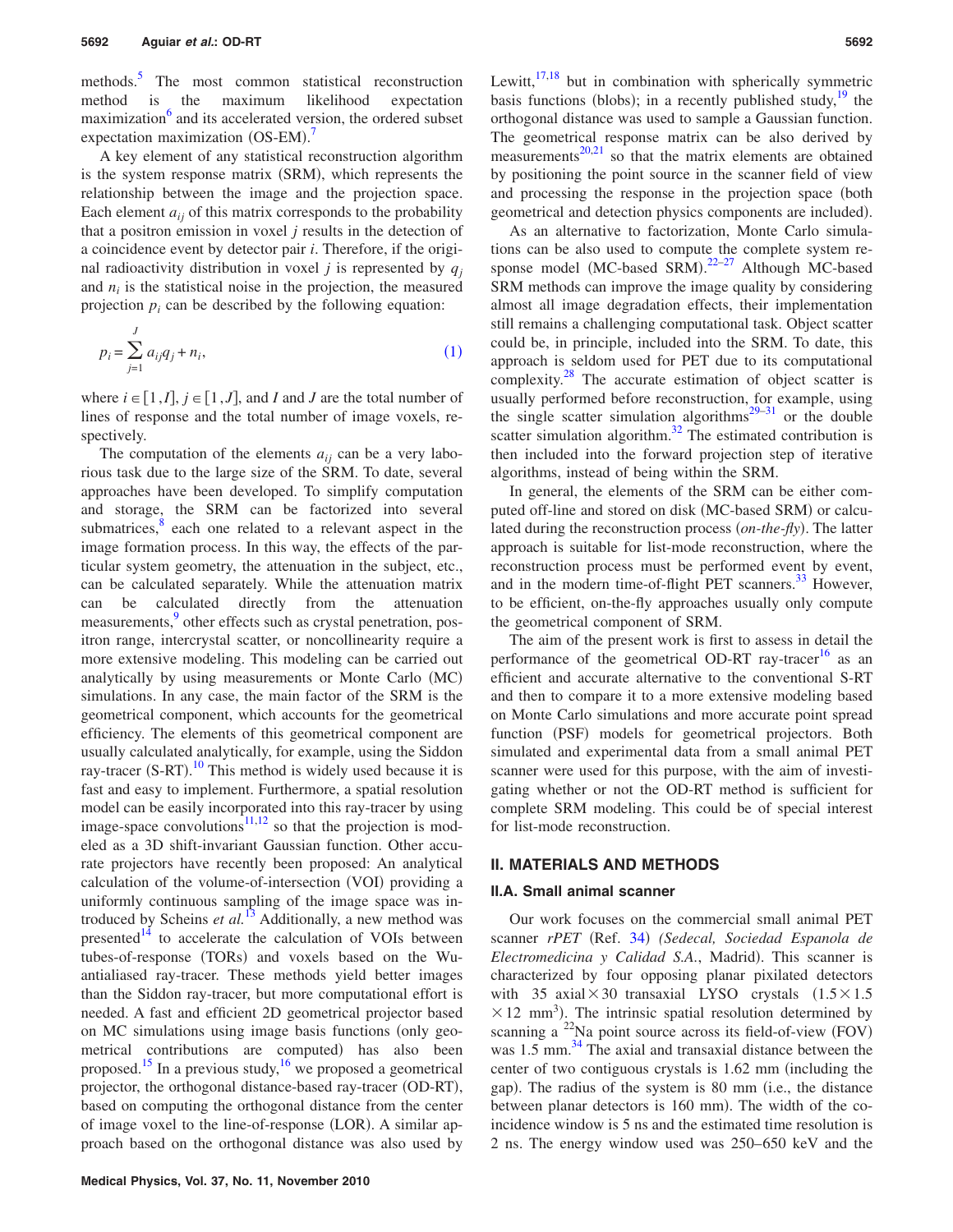energy resolution is 22%. The sensitivity of the system calculated by using an axial source placed it the center of the FOV was 350 cps (counts per second) per  $\mu$ Ci.

#### **II.B. Image reconstruction**

For the current work, the statistical iterative reconstruction algorithm, 3D OS-EM-MRP, was implemented. This method is based on the OS-EM algorithm but includes a median root prior (MRP) regularization. MRP regularization is applied in order to control the noise level in the reconstructed images. $35$  The median is used as penalty function and it is set for a pixel against the local median so that the penalty is set only if the image is nonmonotonic<sup>36</sup> within the local voxel neighborhood. The reconstructed image is obtained from comparisons between estimated and measured projection data in such a way that each element  $q_i$  of the image at iteration  $k+1$  for a given subset *n* is updated according to the following equation:

<span id="page-2-0"></span>
$$
q_j^{k+1,n} = \frac{q_j^k}{s_j^n + \beta U(q^k)} \sum_{i=1}^{I_n} a_{ij} \frac{p_i}{\hat{\rho}_i^k}.
$$
 (2)

An iteration of OS-EM is thus defined as a single pass through all the subsets, where  $a_{ij}$  is an element of the SRM;  $i \in [1, I_n]$  is the projection index (or sinogram bin),  $I_n$  is the number of projection elements in the subset  $n (n \in [1, SB],$ SB is the number of subsets); and  $j \in [1, J]$  is the image index, with  $J$  being the number of image elements (or voxels);

*p<sub>i</sub>* is the measured projection data;  $\hat{p}_i^k$  ( $i \in [1, I_n]$ ) is the estimated projection data for the subset *n* which is obtained after forward projection of the estimated image at iteration *k* as

<span id="page-2-1"></span>
$$
\hat{p}_i^k \equiv \sum_{j=1}^J a_{ij} q_j^k. \tag{3}
$$

 $\beta U(q^k)$  is the MRP regularization term, and  $U(q^k) = (q_j^k - M_j)/M_j$  is the penalty function, where  $M_j$  is the median value obtained considering a window of  $3 \times 3 \times 3$ neighborhood voxels. The MRP regularization term is multiplied by a weight factor  $(\beta=0.1)$ .

 $s_j^n$  is an element of the sensitivity image for the subset *n*, which represents the probability that a positron emission occurred in voxel *j* was detected and can be obtained by adding only those projection elements within subset *n* of the SRM according to

<span id="page-2-2"></span>
$$
s_j^n \equiv \sum_{i=1}^{I_n} a_{ij}.
$$
 (4)

Seventeen angular subsets and 170 total iterations were performed, and an image support made of  $64 \times 64 \times 69$  voxels with a voxel size of  $0.74 \times 0.74 \times 0.8$  mm<sup>3</sup> was used.

#### **II.C. System response matrix calculation**

As discussed above, the SRM can be decomposed into several factors in such a way that the geometrical component



<span id="page-2-3"></span>

FIG. 1. S-RT (a) and OD-RT (b). The grayscale is proportional to the detection probability of positron emission in various voxels for a given bin. In (a), the probability is calculated as the length of intersection between the LOR and the voxel (S-RT); in (b), as one minus the normalized perpendicular distance from the voxel to the LOR (OD-RT) [see Eq.  $(5)$  $(5)$  $(5)$ ].

can be obtained separately. In the present work, the matrix elements  $a_{ij}$  were obtained by using two analytical approaches, S-RT and OD-RT, which mainly accounted for geometrical effects. These methods are explained in detail in Secs. II C [1](#page-2-3) and II C 2. Figure 1 shows a scheme of the raytracing techniques, S-RT and OD-RT. Voxel contributions are represented by levels of gray ranging from white to black. Additionally, the complete SRM was calculated using a Monte Carlo-based method (MC-SRM) (see Sec. II C 3).

## *II.C.1. Siddon ray-tracer*

The S-RT method is a very widely used technique for computing geometrical efficiencies. Given a projection bin *i* and a voxel  $j$ , the values of  $a_{ij}$  are computed as the length of intersection between the LOR related to bin *i* and voxel *j*. Thus, each bin is considered to be pointlike, as shown in Fig.  $1(a)$  $1(a)$ .

## *II.C.2. Orthogonal-distance ray-tracer*

The geometrical OD-RT method calculates each  $a_{ij}$  as one minus the normalized orthogonal distance  $d_{ij}$  between the voxel center *j* and the LOR *i* so that the distance is less than the full width at half maximum (FWHM) of the system PSF. The orthogonal distance  $d_{ij}$  is normalized with respect to the FWHM (for this particular PET system, it so happens that the FWHM is equal to the crystal size),

<span id="page-2-4"></span>
$$
a_{ij} = 1 - \frac{d_{ij}}{\text{FWHM}}.\tag{5}
$$

The number of voxels to be considered is selected by using a minimum threshold that controls the contribution per voxel. This number is enlarged as the minimum threshold is lowered. Low values of the threshold allow a better modeling of the VOI between voxels and TORs to be computed, but at the cost of increasing the computation time. In this work, the following values for the minimum threshold were studied: 0.5 (OD-RT-5), 0.1 (OD-RT-1), 0.01 (OD-RT-01), and 0.001 (OD-RT-00[1](#page-2-3)). Figure  $1(b)$  shows a 2D schematic description of the OD-RT technique.

Given a certain projection bin *i*, a large part of image voxels will be related to SRM values lower than the threshold. However, the OD-RT method requires the orthogonal distance from all image voxels to each LOR to be computed because the condition  $d_{ij}$ FWHM has to be checked. In order to speed up the OD-RT method, a more efficient way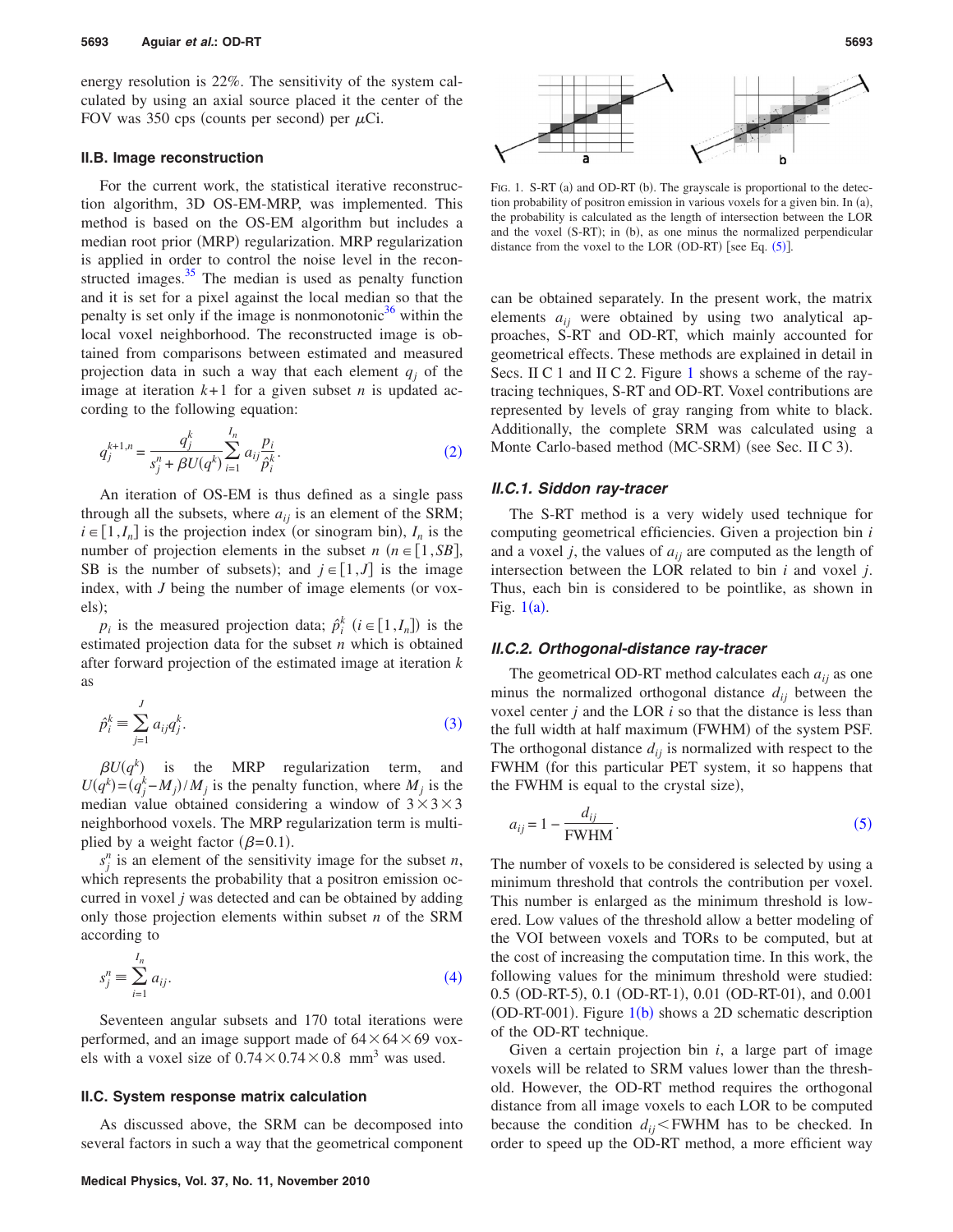of computing the elements of SRM was implemented so that the neighbors that can have a weight above the minimum threshold are deterministically found. First, the Siddon raytracer was used to find those voxels that are crossed by the LOR. The orthogonal distances are then computed only from these voxels and from their adjacent voxels. If the weights obtained are greater than the threshold value, the orthogonal distances are computed from the voxels adjacent to the previous voxels. The process continues until the weight obtained for each adjacent voxel is lower than the threshold value or the orthogonal distance is larger than FWHM.

### *II.C.3. Monte Carlo-based SRM*

For the sake of comparison, we also implemented the custom MC reconstruction method presented in Refs. [25](#page-11-19) and [37,](#page-11-20) where the SRM is calculated by using MC techniques to estimate the probabilities for every sinogram bin. In this study, this MC-based SRM model was used as a reference for comparison.

The implemented in-house MC code is based on the generation of a high number of annihilation events for every voxel located in the FOV  $(10^8$  photons per voxel), excluding the voxels whose SRM values can be calculated using symmetries. The results obtained from the simulation of each voxel represent a SRM column, or, equivalently, a projection set, represented as a set of plane and oblique sinograms. In every event, a pair of simulated gamma rays is generated uniformly only within the solid angle of coincidence, which is relatively small in rPET scanner geometry. Gantry rotation is modeled with uniformly distributed complementary rotation of sources.

The photon tracking has been modeled using the National Institute of Standard and Technology (NIST) photon crosssection tables. $38$  The total cross section is the sum of the photoelectric, pair production, coherent, and incoherent (Compton) scattering, but only Compton and photoelectric effects are significant at 511 keV. Compton iterations are modeled by sampling the Klein–Nishina distribution. A variation in the Kahn double-rejection technique is used for sampling the scattered photon energy and the scattering angle. $39$  The number of allowed scatters and the minimum energy can be limited to speed up the process. Noncollinearity effects are modeled with a Gaussian distribution of 0.5 degrees. Positron range is modeled with the sum of two exponentials $40$  that are sampled in the MC code with the accept-reject algorithm. Crystal penetration and intercrystal scatter were also simulated.

Variance reduction techniques are employed in order to obtain better statistics. These techniques are applied to the gamma ray tracking in the detector with an auxiliary lookup table, where probabilities of detection in the neighboring crystals were stored according to the angle and relative point of intersection with the detector.

Simulation results were directly processed and stored in sparse-mode matrix format. Once the simulation is completed, data are postprocessed to distribute SRM values be-

tween the selected numbers of subsets. The simulation time was 18.4 h and 1206 mean coincidences per LOR were detected.

#### **II.D. PET data**

## *II.D.1. Simulated data*

In order to simulate PET data, we used MC simulations, a versatile tool that is considered to be the gold standard to assess reconstruction algorithms and the quantification outputs. This methodology allows us to evaluate the algorithms in a realistic and well controlled framework in which all the parameters are known *a priori*. The rPET system was described using SimSET v2.6. $41,42$  $41,42$  Thus, all phantom simulations were carried out including scatter, absorption, positron range, and noncollinearity. The positions of the interactions within the layers of the planar detector were processed to compute the centroid and the total deposited energy. Photon interactions including scatter, absorption, and penetration were simulated, but there are no blocks and hence no gap effects. Scintillation photons and photomultiplier tubes were not simulated and the detector was modeled with an ideal time resolution.

Two cylindrical phantoms (diameter: 25 mm) were simulated: A hot-cylinder phantom (HCP) with six hot axial cylinders placed in water without any activity (radii:  $1, 2, 3, 4$ , 5, and 6 mm; volume: 173, 693, 1560, 2774, 4335, and  $6242$  mm<sup>3</sup>). As a general rule, cold rods on an active background represent a more challenging reconstruction problem than hot rods. Therefore, simulations using the same geometrical distribution were also undertaken with cold rods on an active background [cold-cylinder phantom (CCP)]. The number of acquired counts was 189 million counts for HCP and 116 million counts for CCP. PET data were histogrammed and stored in 3D sinograms characterized by 59 transaxial bins (axial and transaxial bin size: 0.81 mm) and 170 angular positions, with no axial or angular compression  $(span = 1$  and mashing = 1) to preserve spatial resolution.

## *II.D.2. Experimental data*

A custom-made micro-Derenzo hot rod phantom was used for a qualitative study of the spatial resolution. This phantom had a diameter of 25 mm and contained fillable hot rods of 1 mm in diameter arranged in six circular sectors. The air spacings between rods (center to center distance) in each circular sector were 2, 3, 4, 5, 6, and 8 mm, respectively. The number of acquired counts was 93 million counts.

A spiral phantom was used for a quantitative study of the spatial resolution. This phantom contained fillable capillaries of 0.3 mm in diameter placed at different distances from the axial axis of the system 2.8, 9.4, 10.0, 12.2, 14.0, 17.0, and 19.0 mm) and they were arranged in a spiral configuration. The hot rods and the capillaries were filled with  $^{18}$ F-FDG and scanned on the rPET system, and 133 million counts were acquired.

As for the simulated data, the measured data were stored in 1225 sinograms characterized by 59 transaxial bins (axial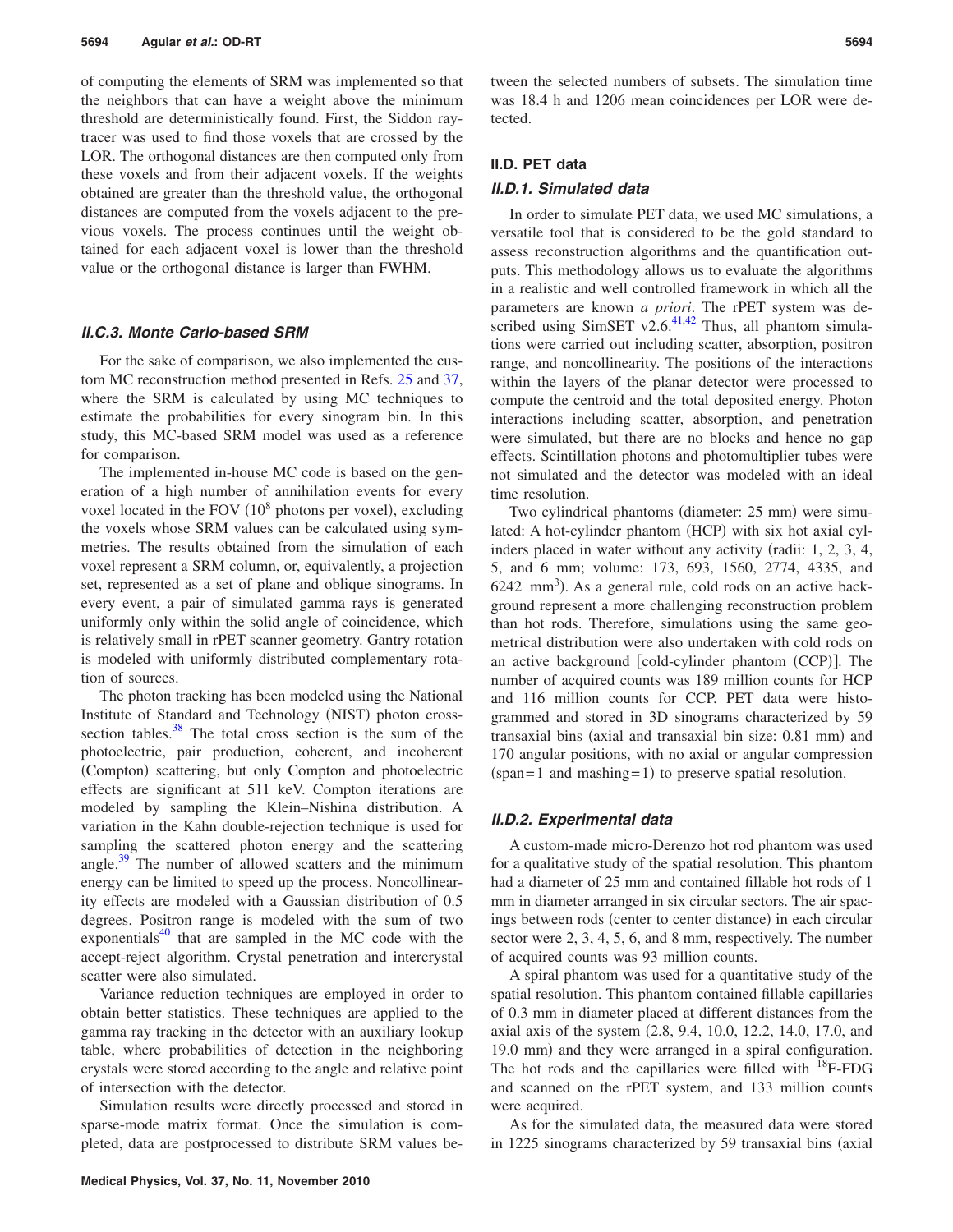and transaxial bin size: 0.81 mm) and 170 angular positions. Axial positions were not added (span=1) and no mashing was considered (mashing=1).

## **II.E. Evaluation**

## *II.E.1. Sensitivity images*

The sensitivity images were analyzed to study the ability of the approach based on the OD-RT method compared to the conventional S-RT method to model the system response. To this end, tangential profiles through the center of the central slice of these sensitivity images were obtained for the different geometrical projectors. The theoretical profile was calculated from the angle subtended at each voxel along the transaxial direction.

The profiles of the sensitivity images were also obtained in order to evaluate the performance of the different PSF models for S-RT and OD-RT. Both the multiray and the image-space convolution techniques were evaluated in terms of these sensitivity images.

For comparison, sensitivity profiles for MC-SRM were also obtained by simulating a high number of events for every voxel located along the transaxial direction of the FOV. The voxels whose probability coefficients can be calculated using symmetries were excluded, i.e., only the voxels placed between the center and the perimeter of the FOV were considered.

## *II.E.2. Correlation coefficient*

Correlation coefficients (CCs) were calculated between the reconstructed image and the simulated phantoms (HCP) and CCP) according to Eq.  $(6)$  $(6)$  $(6)$ ,

<span id="page-4-0"></span>
$$
CC = \frac{\sum_{j=1}^{J} q_j q_j^{\text{ref}} - J^2 (\bar{q} \cdot \bar{q}^{\text{ref}})}{\sqrt{\sum_{j=1}^{J} q_j^2 - J^2 \bar{q}^2} \sqrt{\sum_{j=1}^{J} (q_j^{\text{ref}})^2 - J^2 (\bar{q}^{\text{ref}})^2}},
$$
(6)

where  $\bar{q}$  represents the mean value of the reconstructed image, *J* is the number of image voxels, and  $q_i$  is the image value in voxel *j*. The superscript ref refers to the values obtained from the reference image (simulated phantom). The values of CC should be in the interval  $[0,1]$ , and ideally, CC=1. The inter-iteration relative variation ( $\delta$ CC) in CC values between iteration *i* and iteration *i*−1 was also obtained in order to study the convergence of each reconstruction method in terms of CC.

#### *II.E.3. Contrast*

The contrast (C) was obtained for HCP and CCP according to the following equation:

<span id="page-4-1"></span>
$$
C = \frac{\overline{q}_{\text{ROI}} - \overline{q}_{\text{bg}}}{\overline{q}_{\text{ROI}} + \overline{q}_{\text{bg}}},\tag{7}
$$

where  $\bar{q}_{\text{ROI}}$  is the mean value in a region-of-interest (ROI) drawn within the cylinders and  $\bar{q}_{bg}$  is the mean value of the background. These ROIs, which have volumes of 8.7, 9.0, 28.5, 46.0, 70.1, and  $102.9$  mm<sup>3</sup>, spread over five contigu-

<span id="page-4-2"></span>

FIG. 2. A 2D description of different multiray schemes and the subsampled bins for S-RT, the conventional Siddon approach (a), subsampled 4 parallel rays, S-RT-SS4 (b), and subsampled 16 parallel and crossed rays, S-RT-SS16 (c).

ous axial slices. The volume of background ROI was  $1612 \text{ mm}^3$  and was also extended in five contiguous axial slices. In an ideal reconstruction, *C* should be 1 for HCP and  $-1$  for CCP.

The *C* recovery was defined as the relation between the calculated and the theoretical contrast (in %). The C recovery was obtained by using the abovementioned ROIs, but drawn in ten blocks of five contiguous slices placed at different axial positions along the image. This procedure allowed us to assess the statistical significance of the results. In order to compare *C* values at the optimal number of iterations in each case, the inter-iteration variation  $(\delta C)$  between *C* values was obtained at consecutive iterations *i* and *i*−1.

#### *II.E.4. Coefficient of variation*

To assess the impact of the projector on image noise, the coefficient of variation (CV) was obtained for CCP. This parameter was defined as the ratio between the standard deviation and the mean value of the voxels in a ROI. CV was determined as the mean value of the CV computed in ROIs placed close to the center of CCP (homogeneous region).

## *II.E.5. Evaluation of the PSF models*

An assessment of different PSF models for S-RT and OD-RT was also carried out to ensure a more fair head-tohead comparison between geometrical projectors and the extensive model of SRM based on MC simulations.

*II.E.5.a. Multiray Siddon ray-tracer (S-RT-SS)*. To include the detector size in the model, we have modified the conventional S-RT method so that several rays were traced for each crystal. The crystal was subsampled (SS) into four equal units in the axial and transaxial directions. In this way, TORs were considered instead of LORs. Within this subsampling, we implemented two ray-tracing schemes, one including only 4 rays (only parallel lines, S-RT-SS4) and another including 16 rays (parallel and crossed lines, S-RT-SS16) per bin. A 2D schematic description is shown in Fig. [2.](#page-4-2) It should be noted that for a given *i*, more voxels are included in the SRM estimation using the subsampled techniques than the conventional S-RT. Finer subsampling of the crystal size was not performed (for example, into 9 or 16 equal units) due to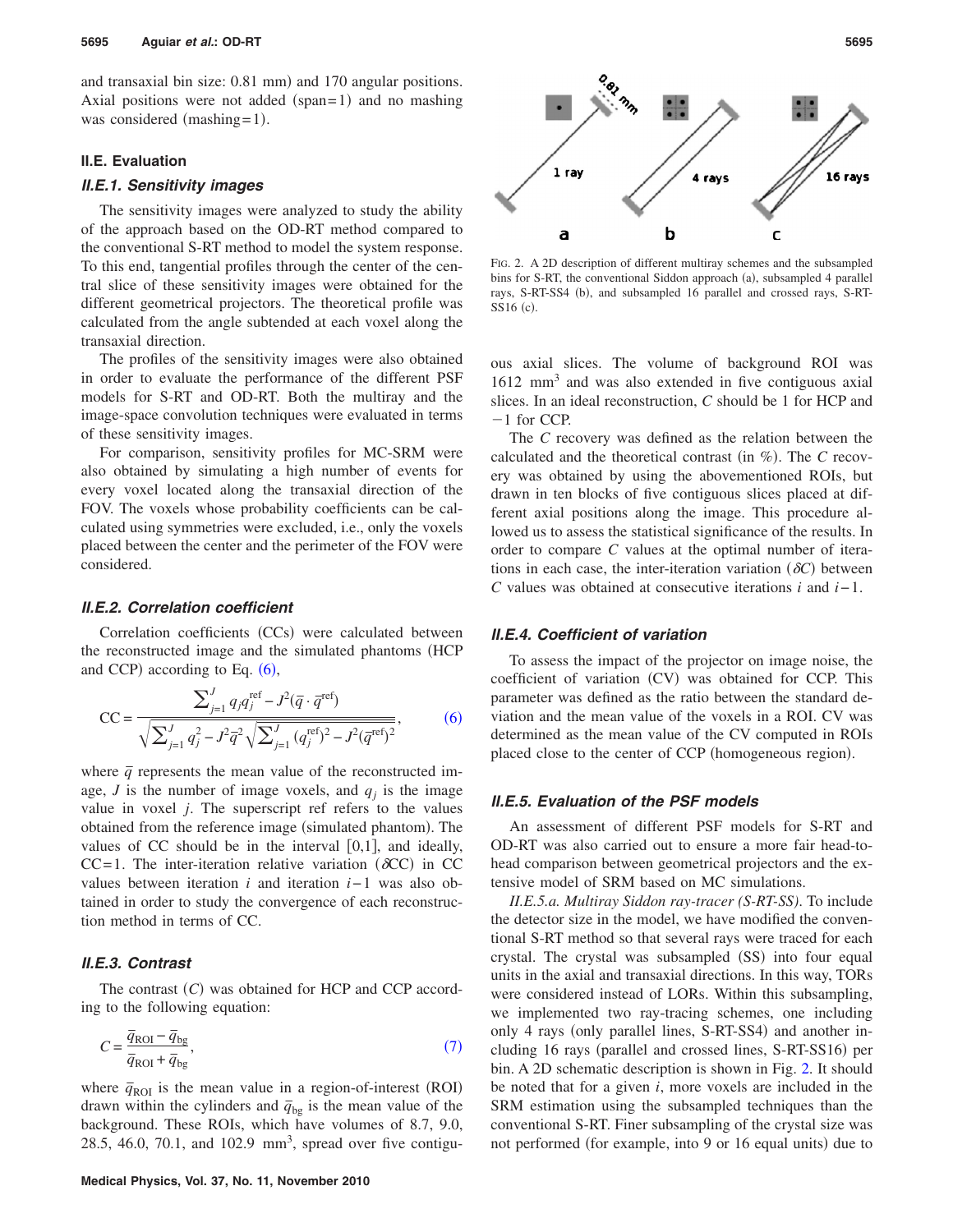<span id="page-5-0"></span>

FIG. 3. Modeling of the intrinsic detector response by sampling a linear function (solid line) and a Gaussian blurring (dashed line).

the significant increase in computing time. Long computation times are against the rationale behind fast ray-tracing techniques such as S-RT.)

*II.E.5.b. Siddon ray-tracer using PSF image-space convolutions (S-RT-PSF)*. The conventional S-RT method can also be implemented, incorporating a PSF model based on imagespace convolutions. $11,12$  $11,12$  Thus, the projection was modeled as a 3D Gaussian convolution of the image, followed by the conventional S-RT, and backprojection as S-RT, followed by convolution. A shift-invariant Gaussian reconstructed point response function with FWHM equal to the crystal size was included (although wider kernels were also tested). Apart from the convolution of the sensitivity image, two convolution operations were implemented, corresponding to the system matrix for the forward model and the transpose of the system matrix.

*II.E.5.c. Orthogonal-distance ray-tracer using a Gaussian kernel (OD-RT-G)*. The OD-RT method already incorporates a built-in PSF model based on a linear kernel, which could be a good approach to the spatial resolution of the system.

# *II.E.6. Spatial resolution*

Spatial resolution was obtained by using a spiral phantom including axial capillaries at different distances from the center (0, 2.8, 4.8, 9.4, 10.0, 12.2, 14.0, 17.0, and 19.0 mm).

# *II.E.7. Time and memory requirements*

In list-mode reconstruction, SRM elements are computed on-the-fly, especially the geometrical component, and therefore, a full estimation of the SRM using a Monte Carlo-based method would result in impractically long computing times (18.4 h). Aimed at studying the feasibility of using the implemented ray-tracers (subsample S-RT, S-RT-PS,F and OD-RT) for list-mode reconstruction, the computational requirements of these methods were investigated in terms of time and memory.

#### **III. RESULTS**

## **III.A. Evaluation of the system response matrix calculation**

#### *III.A.1. Sensitivity images*

The profiles of the sensitivity images obtained using OD-RT-5, OD-RT-1, OD-RT-01, and the conventional S-RT method are shown in Fig. [4.](#page-5-1) Very jagged profiles were obtained using the conventional S-RT. Nevertheless, it can be seen that low minimum thresholds in OD-RT lead to a better

<span id="page-5-1"></span>

FIG. 4. Tangential profiles through the sensitivity images obtained by using S-RT (hollow triangles), orthogonal distance-based ray-tracer for minimum thresholds of 0.5 (filled triangles), 0.1 (filled circles), and 0.01 (filled squares). The solid line is the theoretically calculated curve.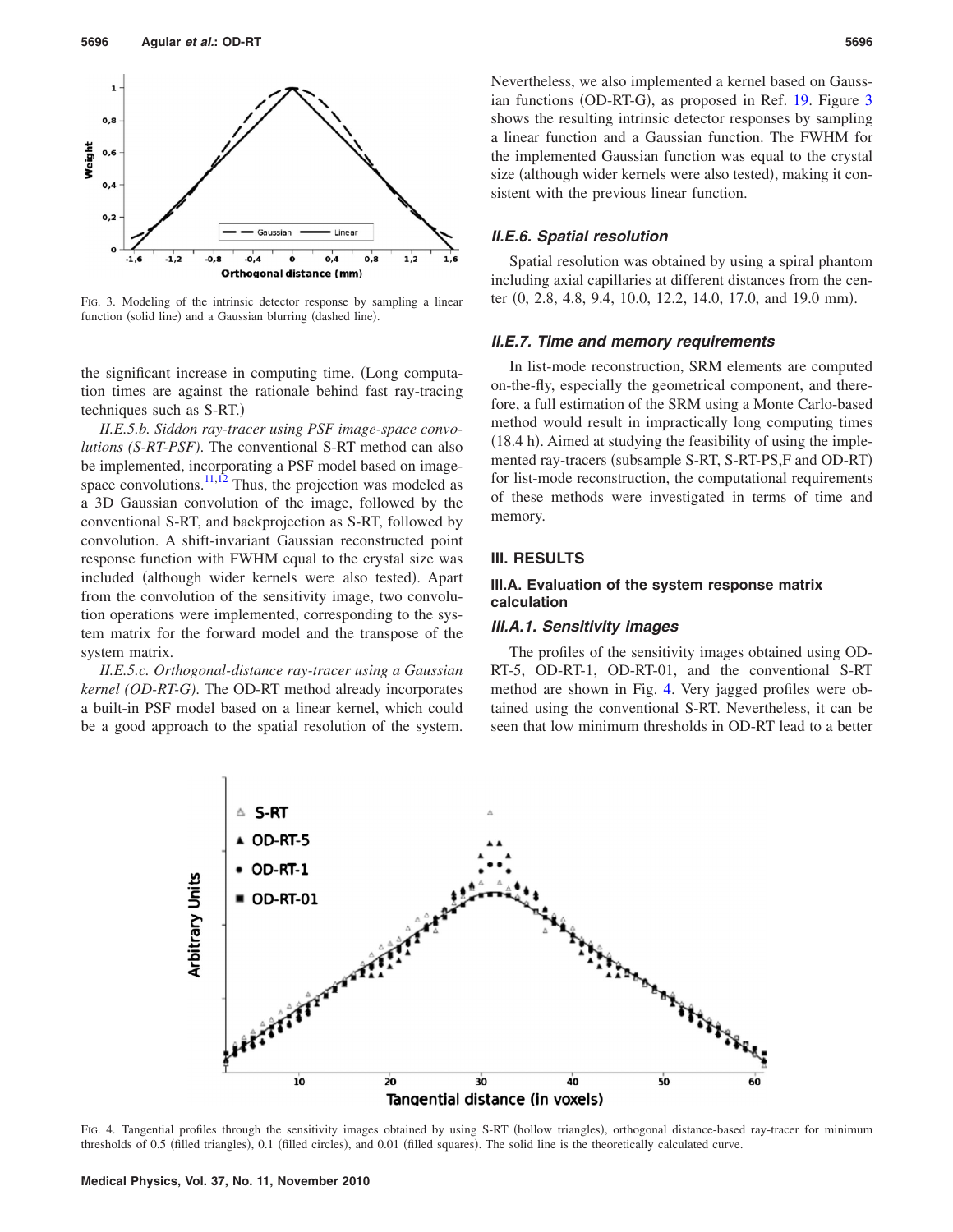<span id="page-6-0"></span>

FIG. 5. Iteration-dependence of CC for images reconstructed using a SRM based on the Siddon ray-tracer (hollow squares), OD-RT-01 (filled squares), and MC-SRM (small segment) methods for the CCP reconstructions.

modeling (artifact-free). OD-RT sensitivity maps obtained for minimum thresholds of 0.5 (OD-RT-5) and 0.1 (OD-RT-1) were affected by overestimation of the sensitivity at the center and jagged profiles, both of which are common artifacts when using ray-tracing techniques such as S-RT. On the contrary, using a minimum threshold of 0.01 (OD-RT-01) removed the sensitivity overestimation at the central voxels and showed the desired smooth profiles, which were similar to those estimated using theoretical calculations. A tangential profile was also obtained by using a minimum threshold of 0.001 (OD-RT-001). This resulted in a profile very similar to that obtained by using a minimum threshold of 0.01; therefore, the latter has been omitted for clarity.

#### *III.A.2. OD-RT versus S-RT and MC-SRM*

Figure [5](#page-6-0) shows the iteration dependence of CC [see Eq. ([6](#page-4-0))] for images of CCP reconstructed using a SRM based on the S-RT, OD-RT-01, and MC-SRM methods. Given that a MRP regularization was used, CC reaches a stable value after a certain number of iterations. Similar behavior was found for HCP.

The improvement of CC lies below 1% after iteration 34 for OD-RT-01, after iteration 64 for S-RT, and after iteration 66 for MC-SRM. Interestingly, the convergence is faster for OD-RT than for S-RT and MC-SRM (in terms of CC). Similar behavior was found for HCP, although in this case stable CC values were achieved before iteration 17 for all methods. In order to ensure that the comparison of methods was performed in similar conditions, the number of iterations required to stabilize CC was used for each method and phantom.

As for OD-RT, our findings show that a lower threshold results in a higher CC value. Thus, CC increased from 0.91 for OD-RT-5 to 0.94 for OD-RT-01 when HCP was used, and from 0.76 for OD-RT-5 to 0.84 for OD-RT-01 when CCP was used. The reason is that, for a given detector pair, more voxels are included in the SRM estimation when the minimum threshold decreases so that a better approximation of the true volume of intersection is achieved. No differences were found in terms of CC between OD-RT-01 and OD-RT-001. In any case, the most significant result was that the OD-RT technique yielded much higher values of the correlation coefficient than the S-RT method, both for HCP (CC increases by  $16\%$ ) and CCP (CC increases by  $35\%$ ).

Transverse views of the reconstructed images for HCP and CCP) obtained by using the conventional S-RT, OD-RT-01, and MC-SRM are shown in Fig. [6.](#page-7-0) The number of iterations corresponded to the number of iterations required to stabilize CC for all method and phantoms (66 for CCP and 17 for HCP). For HCP, we can observe that the three reconstructed images are very similar, while notable differences are appreciable in CCP. In the latter case, the use of OD-RT-01 proved to be a significant improvement on the S-RT method. As expected, the MC-SRM yielded the best image.

The contrast  $(C)$ , as defined in Eq.  $(7)$  $(7)$  $(7)$ , was calculated for HCP and CCP. The optimal number of iterations for comparing contrast values is usually object-dependent, and therefore, convergence is not reached at the same iteration. Thus, an appropriate number of iterations were determined for each phantom by comparing the inter-iteration variation in the contrast  $(\delta C)$  obtained for one of the cold cylinders (radius: 4 mm). The comparison shows that at least 85 iterations are required to ensure convergence beyond 85 iterations, the differences between consecutive *C* values were less than 1% for S-RT and MC-SRM). It should be noted that a faster convergence of the OD-RT in terms of contrast was found (beyond 52 iterations,  $\delta C$  values were less than 1%). Given that hot regions (HCP) are easier to reconstruct correctly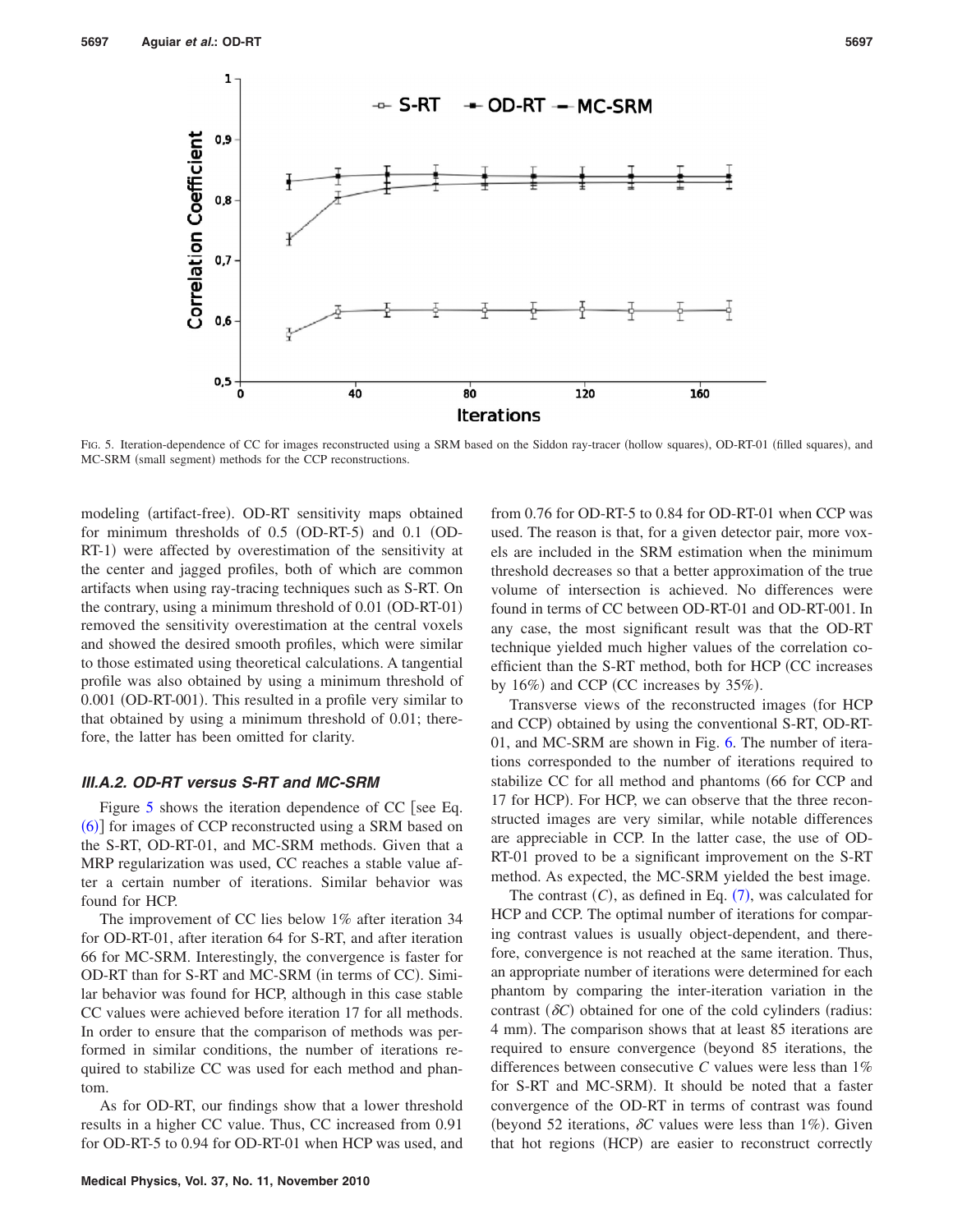<span id="page-7-0"></span>

FIG. 6. Transverse views of the reconstructed images from HCP (left) and CCP (right) using a SRM obtained by using the S-RT (upper row), OD-RT-01 (middle row), and MC-SRM (lower row).

than cold regions (CCP), the convergence of HCP reconstruction was already ensured after 34 iterations for all methods. Therefore, images employed in this contrast analysis were reconstructed using 85 iterations for CCP and 34 iterations for HCP.

The CV was also obtained in order to make sure that the comparison between algorithms is performed at an equivalent noise level. CV was obtained from the CCP reconstructions by using 85 iterations. It was 4.7% for the S-RT method, 4.9% for the OD-RT-01 method, and 4.4% for the MC-SRM method. These results ensure that the images used in the comparison show a similar noise level.

Figures  $7(a)$  $7(a)$  and  $7(b)$  show that *C* recovery increases with the diameter of cylinder. As for HCP, Fig.  $7(a)$  $7(a)$  shows that higher *C* recovery values were obtained for the OD-RT-01 and MC-SRM methods than for the S-RT method. This relative improvement is larger for the small cylinders. A similar

behavior was found in the CCP reconstructions. Figure  $7(b)$  $7(b)$ shows that higher *C* recovery values were obtained for the OD-RT-01 and MC-SRM methods. A paired t-test was performed in order to determine if these results were statistically significant  $(p<0.05)$ .

As for HCP, significant differences in *C* recovery were found between OD-RT-01 and S-RT *p*=2*E*−5 and the mean difference observed in C recovery was 6.3%). Moreover, the smallest cylinder (radius: 1 mm) could not even be distinguished from the background (C recovery around zero) in the S-RT reconstructions. On the other hand, no significant differences between MC-SRM and OD-RT-01 were found.

As for CCP, the comparison between OD-RT-01 and S-RT resulted in significant differences again *p*=1*E*−24 and the mean difference observed in *C* recovery was 9.4%). Unlike HCP, significant differences were found between MC-SRM and OD-RT, although the mean difference was low *p*=6*E*−3 and the mean difference observed in *C* recovery was only  $1.2\%$ ).

Concerning OD-RT, the choice of the minimum threshold is a key issue in order to obtain high *C* values. Thus, the obtained *C* recovery for the smallest rod in HCP was 0.4% for OD-RT-5, 24% for OD-RT-1, and 55% for OD-RT-01. Again, no differences were found between OD-RT-01 and OD-RT-001. It should be noted that higher *C* recovery values were obtained from HCP than from CCP.

#### **III.B. Evaluation of the PSF models**

Different PSF models for S-RT and OD-RT were also assessed so as to make a fairer head-to-head comparison between geometrical and Monte Carlo projectors. This evaluation was carried out by using real data in order to uncouple the possible mismatch between the simulated data and the simulation code used to generate the SRM due to the fact that the physical model in MC-SRM is actually very realistic and includes more phenomena than the simulated data. An evaluation of the ability of these approaches to model the system response in terms of sensitivity images was carried out. In order to obtain qualitative and quantitative results of the spatial resolution, real studies of a micro-Derenzo phantom and a spiral phantom (axial capillaries arranged in a spiral configuration) were also performed.

<span id="page-7-1"></span>

FIG. 7. Contrast recovery obtained by means of the S-RT (hollow squares), the OD-RT-01 (filled squares), and MC-based SRM (small segment) for each axial cylinder of HCP (a) and CCP (b).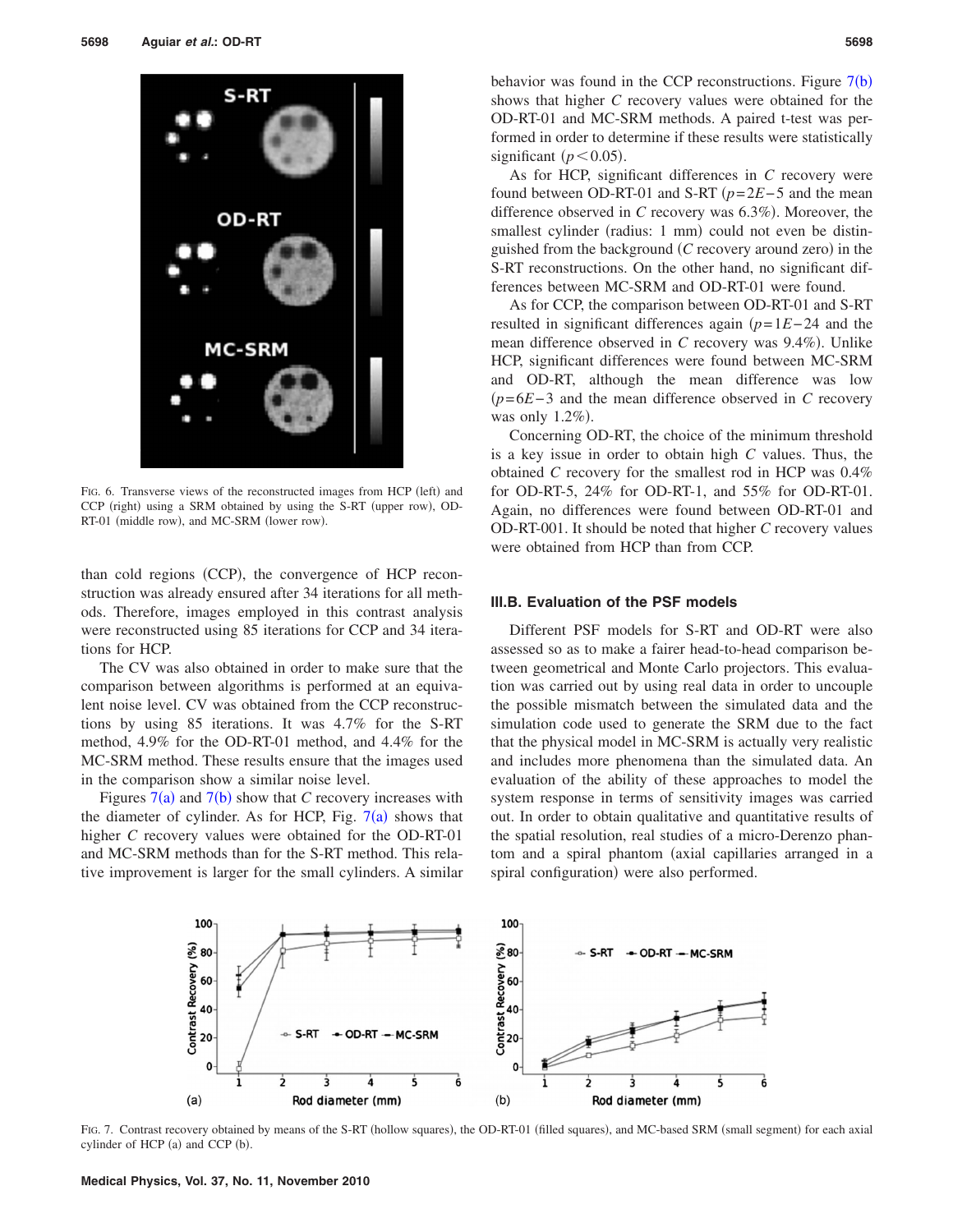<span id="page-8-0"></span>

FIG. 8. Tangential profiles through the sensitivity images obtained by using S-RT (hollow triangles), subsampled S-RT (hollow circles for 4 rays per detector, and hollow squares for 16 rays per detector), and OD-RT-01 (filled squares). The solid line is the theoretically calculated curve. Profiles for MC-SRM and S-RT-PSF resembled the theoretical profiles so are not shown.

#### *III.B.1. Sensitivity images*

The profiles of the sensitivity images obtained from S-RT, S-RT-SS4, S-RT-SS16, OD-RT-01, and the theoretical profile are shown in Fig. [8.](#page-8-0) Sensitivity profiles obtained for MC-SRM and S-RT-PSF resembled the theoretical profiles and so they are not shown (they are very close to the OD-RT-01 profile and for reason of clarity were not plotted). It should be noted that jagged profiles of the sensitivity maps were obtained using S-RT, and the subsampling of the detectors 4 and 16 rays) improved the results with respect to the original S-RT. This is due to the fact that multiray schemes approximate the detector size by subsampling the detector into four equal units in the axial and transaxial directions.

## *III.B.2. Micro-Derenzo phantom*

Figure [9](#page-8-1) compares transverse slices of the reconstructed image from the home-made micro-Derenzo phantom acquisition using the Siddon approaches (S-RT, S-RT-SS4, S-RT-

<span id="page-8-1"></span>

FIG. 9. Reconstructed images from experimental home-made micro-Derenzo phantom using, from left to right, S-RT, S-RT-SS4, S-RT-SS16 and S-RT-PSF (top), and OD-RT-01, OD-RT-01-G, and MC-based SRM (bottom).

SS16, and S-RT-PSF), OD-RT methods (OD-RT-01 and OD-RT-01-G), and MC-SRM method. All images were obtained after 68 iterations. The comparison shows that all the hot rods spaced at 4, 5, 6, and 8 mm can be clearly identified on all images; however, the hot rods spaced at 3 mm can only be clearly distinguished on images reconstructed by the geometrical projectors with PSF models and Monte Carlo projector. Moreover, a nonzero background is observed in the central part of the reconstructed images by the conventional S-RT, which could be due to the artifacts of the sensitivity image shown in Fig. [4.](#page-5-1) If they are iterated beyond 68 iterations, these artifacts increase. The comparison also shows that the hot rods spaced at 2 mm can only be identified on images reconstructed by S-RT-PSF, OD-RT, OD-RT-GT, and MC-SRM. This could be due to the fact that these methods not only take into account the size of the detector but also include a better approach to the computation of detector response.

# *III.B.3. Spiral phantom: Spatial resolution measurements*

The averaged spatial resolution values (FWHM in mm) at different distances and the standard deviation were obtained using the conventional S-RT, S-RT-SS4, S-RT-SS16, and the S-RT method, incorporating an approximate PSF model (S-RT-PSF). Table [I](#page-9-0) shows these results compared to the spatial resolution values obtained by OD-RT-01, OD-RT-01-G, and MC-SRM methods. The averaged spatial resolution values corresponded to the minimum values along the iterations for each method. The minimum spatial resolution for S-RT, S-RT-SS4, S-RT-SS16, S-RT-PSF, and OD-RT-01-G was obtained after 102 iterations, and for OD-RT-01 and MC-SRM after 85 iterations. The low standard deviation values show that no major differences were found between the different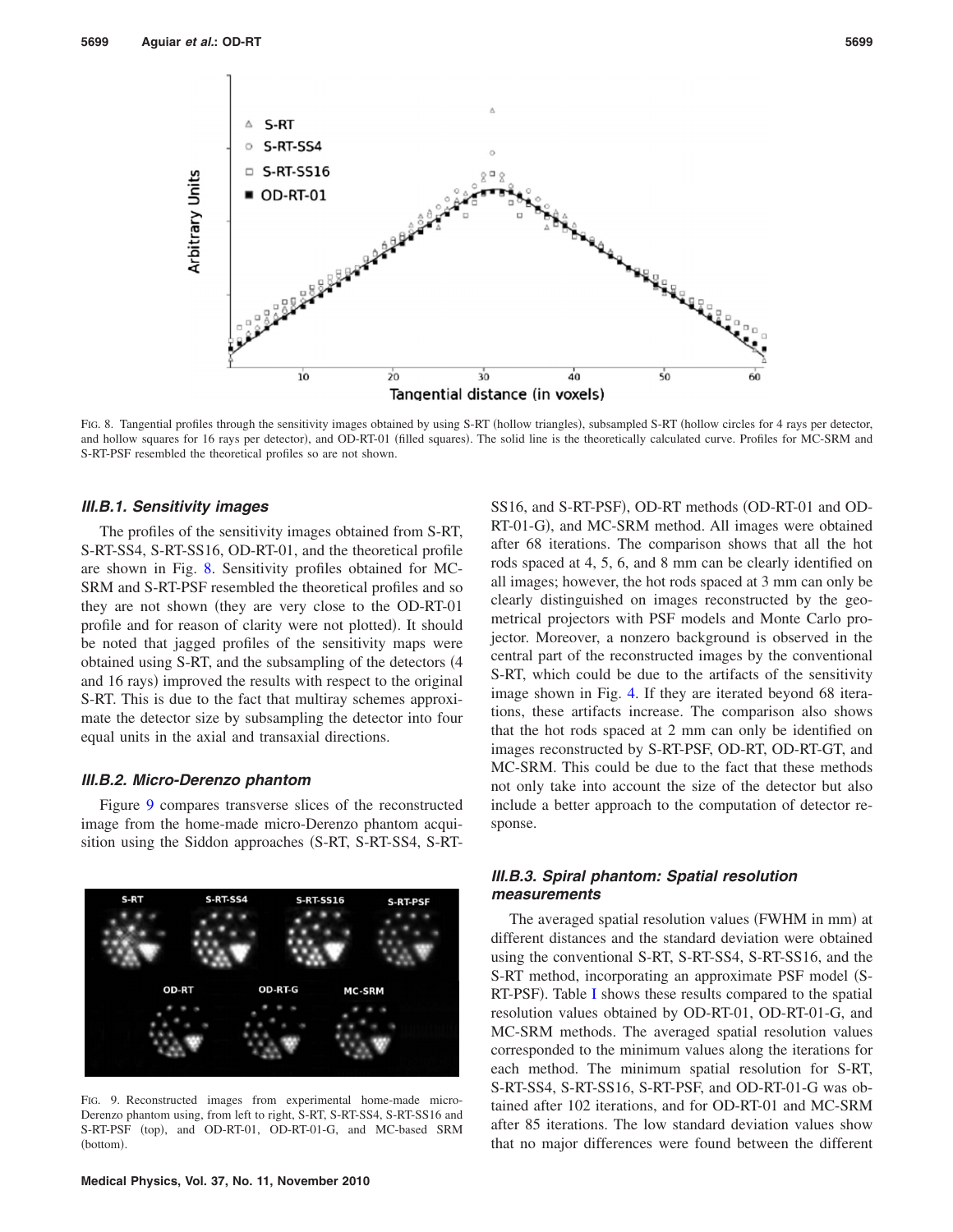<span id="page-9-0"></span>TABLE I. Averaged spatial resolution and standard deviation.

| Projector    | <b>FWHM</b><br>(mm) | Standard deviation<br>(mm) |
|--------------|---------------------|----------------------------|
| S-RT         | 1.83                | 0.02                       |
| S-RT-SS4     | 1.76                | 0.04                       |
| $S-RT-SS16$  | 1.62                | 0.04                       |
| S-RT-PSF     | 1.39                | 0.17                       |
| $OD-RT-01-G$ | 1.42                | 0.05                       |
| $OD-RT-01$   | 1.40                | 0.10                       |
| MC-SRM       | 1.21                | 0.09                       |

distances from the axial axis of the system  $(0, 2.8, 4.8, 9.4,$ 10.0, 12.2, 14.0, 17.0, and 19.0 mm with standard deviation values less than 0.2 mm in all cases). No differences were found when wider kernels for the OD-RT and S-RT-PSF models were used.

It should be mentioned that an assessment of the spatial resolution from point source measurements in air is challenging and it can lead to unreal results when broader-than-real PSF and small pixels are used.<sup>43</sup> These spatial resolution values can be considered as useful relative measurements for the comparison, but the limitation of this metric should be taken into account if these values are considered as measurements of the spatial resolution of the system.

Table [I](#page-9-0) shows that spatial resolution was enhanced when using OD-RT-01 and S-RT-PSF compared to conventional and multiray geometrical projectors (S-RT-SS16:  $p < 0.05$ ). Similar averaged spatial resolution values were obtained by using the Gaussian kernel (OD-RT-01-G) compared to the values obtained by using OD-RT-01 and the S-RT-PSF methods.

One explanation as to why spatial resolution is enhanced when using OD-RT, compared to conventional S-RT, is that the OD-RT method incorporates a coarse model for the intrinsic detector response. As shown in Fig. [3,](#page-5-0) a triangular function can result in a good approach for the more realistic Gaussian-based modeling of the detector response with FWHM equal to the crystal size. The latter leads to a detector response function, which has a maximum at the center of the TOR and decreases linearly to zero at a distance 2*BS*, and this triangular function or linear kernel models the intrinsic spatial resolution at the midplane for opposed detectors.<sup>44</sup> A similar explanation can be derived for the S-RT-PSF method because it incorporates a shift-invariant Gaussian reconstructed point response function with FWHM equal to the crystal size.

Although multiray Siddon techniques take into account the size of the detector, our results show that the modeling of the intrinsic detector response using this method does not seem a good approach. The multiray techniques apply subsampling within a single detector, but this is not a realistic model of the PSF. A comparison<sup>13</sup> between a ray-tracer method based on the conventional Siddon ray-tracer and an analytical calculation of VOIs between TORs and voxels supported the hypothesis that an analytical calculation of VOI systematically provides higher contrast recovery values.

<span id="page-9-1"></span>TABLE II. Computation time on an Intel(R) Xeon(TM) CPU 3.20 GHz dualprocessor and SRM size per subset (Mb).

| Projector       | Events per second | Size per subset<br>(Mb) |
|-----------------|-------------------|-------------------------|
| S-RT            | 47 200            | 355                     |
| S-RT-SS4        | 10 634            | 936                     |
| $S-RT-SS16$     | 2 3 8 9           | 945                     |
| <b>S-RT-PSF</b> | 47 200            | 355                     |
| OD-RT-5         | 6 0 4 5           | 832                     |
| OD-RT-1         | 5480              | 953                     |
| OD-RT-01        | 4 9 8 0           | 1065                    |
| $OD-RT-01-G$    | 4681              | 1067                    |

Thus, the implementation of a very high level of subsampling could improve the performance of S-RT but it would be too slow and impractical computation time is approximately proportional to the number of rays traced).

Unlike the simulated data, the image of MC-SRM method was clearly better than the image of S-RT-PSF and OD-RT methods, and significant differences  $(p<0.05)$  were found between spatial resolution values. At this point, it should be mentioned that the simulations of the phantoms do not include either crystal penetration or intercrystal scatter, while both these two effects are included in the simulations for the SRM. In any case, both geometrical OD-RT and S-RT-PSF methods result in a fairly accurate approach when compared to the conventional S-RT.

#### **III.C. Time and memory requirements**

Table [II](#page-9-1) presents the number of events per second that could be projected in a list-mode reconstruction scheme for different S-RT and OD-RT methods on an Intel $(R)$  Xe-on(TM) CPU 3.20 GHz dual processor. Table [II](#page-9-1) also shows the size of the SRM per subset (in Mb).

As seen in Table [II,](#page-9-1) multiray Siddon techniques  $(S-RT-$ SS4 and S-RT-SS16) resulted in an increase in the computation time compared to the conventional S-RT (by factors of 4.5 and 20, respectively). In a list-mode reconstruction scheme, where SRM is computed on-the-fly, a typical acquisition of 70 million events would lead to computation times of 25, 110, and 488 min when using S-RT, S-RT-SS4, and S-RT-SS16, respectively. Multiray-based schemes based on more than 16 rays were also studied, but they resulted in computation times much longer than those required for OD-RT.

Table [II](#page-9-1) also shows that the choice of minimum threshold in OD-RT also affected computation time. It should be noted that fewer events per second can be projected when the minimum threshold is increased. Additionally, minimum thresholds lower than 0.01 only increased the computation time without adding new information; this can be seen in the size of the SRM size per subset, which is 1065 Mb for OD-RT-001 and OD-RT-01. In a list-mode reconstruction scheme, the processing of 70 million acquired events required 192, 212, and 234 min using OD-RT-5, OD-RT-1, and OD-RT-01, respectively. Furthermore, including the Gaussian modeling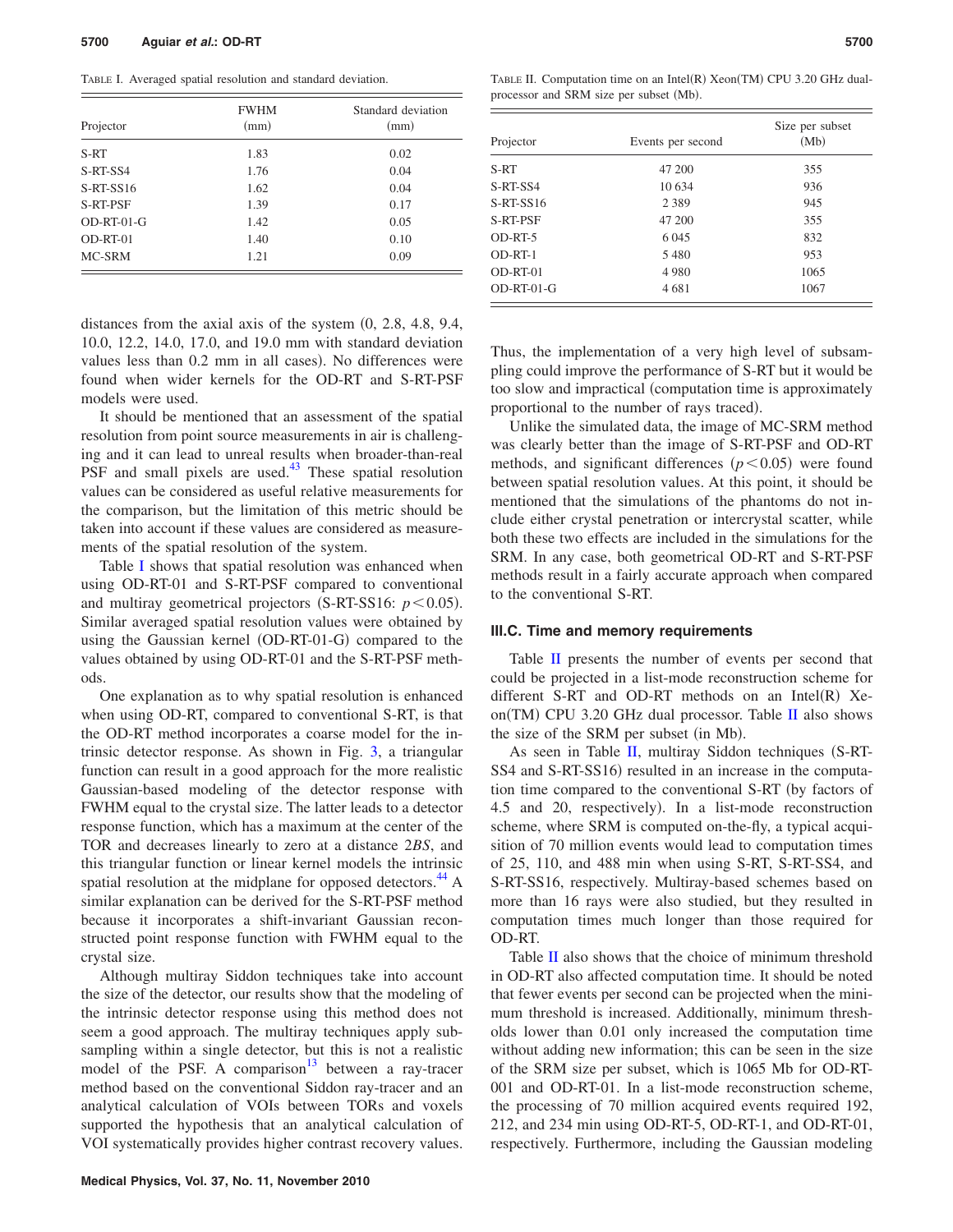resulted in a minor increase in the computation time with respect to the OD-RT based on linear functions.

The S-RT-PSF method is very fast in comparison to OD-RT-01 and the number of projected events per second is equal to those projected using S-RT. It constitutes only a small increase in the computation time compared to S-RT because only image convolutions per iteration are added during the reconstruction process. We can therefore conclude that both OD-RT-01 and S-RT-PSF can be considered to be satisfactory alternatives to conventional ray-tracers for listmode reconstruction.

# **IV. DISCUSSION AND CONCLUSIONS**

In this work, we have assessed the effect on the final reconstructed image of different geometrical and Monte Carlo projectors and PSF models used during the reconstruction process. We have compared the conventional Siddon ray-tracer, new subsample techniques for the Siddon raytracer, Siddon ray-tracer using PSF image-space convolutions, the recently proposed orthogonal distance-based raytracer (using linear and Gaussian kernels), and the Monte Carlo-based method.

Our findings show that the subsample techniques employed, together with the Siddon ray-tracer method, resulted in a behavior similar to that of the conventional Siddon raytracer, and only slight improvements were found. The implementation of a very high level of subsampling could improve the performance of S-RT, but it has been shown that it would be impractical because the computation time is approximately proportional to the number of rays traced.

The orthogonal distance-based ray-tracer method yielded better images than those obtained by using the conventional Siddon ray-tracer. An evidence for this is the higher correlation with the original distribution and a significant improvement in contrast and spatial resolution. Furthermore, it has been shown that the correct choice of minimum threshold in the orthogonal distance-based ray-tracer method is crucial for obtaining high quality images.

We also compared the orthogonal distance-based raytracer method to the Siddon ray-tracer including PSF imagespace convolutions. Our results showed that the built-in resolution model included in the orthogonal distance-based raytracer method is equivalent to the conventional S-RT incorporating a PSF model in the image space.

These geometrical projectors were also compared to a more extensive modeling based on Monte Carlo simulations. The latter, as expected, provided superior results (although the quality of the images reconstructed using OD-RT and S-RT-PSF was not significantly poorer). No significant differences were found when kernels wider than FWHM were used to include the nonmodeled effects into the OD-RT and S-RT-PSF methods. This could be due to the fact that these nonmodeled effects can elicit a spatially variant response or even a non-Gaussian response function. However, both the linear kernel and the shift-invariant Gaussian function used in OD-RT and S-RT-PSF model only the intrinsic response function at the midplane for opposing detectors, but do not

model the other components of the intrinsic detector response, such as crystal penetration (parallax error), the positioning error due to light spreading, and the intrinsic resolution of the photodetectors.

Multiray-based schemes and the orthogonal distancebased ray-tracer method resulted in an increase in computation time with respect to the conventional Siddon ray-tracer. In this regard, Siddon ray-tracer using a PSF image-space convolution is a better option to include an approximate PSF model because these operations constitute only a small increase in the computation time.

Finally, owing to the improvement in image quality, both orthogonal distance-based ray-tracer and Siddon ray-tracer using PSF image-space convolutions represent satisfactory alternatives to factorizing the system matrix or to the conventional on-the-fly ray-tracing methods for list-mode reconstruction, where an extensive modeling based on MC simulations is unfeasible.

## **ACKNOWLEDGMENTS**

This work was supported in part by Fondo de Investigaciones Sanitarias del Instituto de Salud Carlos III (Project Nos. PI041017, PS09/01206, and CB06/01/1039), by the Ministerio de Ciencia e Innovacion Grant No. TEC2007- 61047), by the Generalitat Valenciana (Grant No. GV06/ 246), by the Generalitat de Catalunya (Grant No. SGR1049), Ministerio de Ciencia e Innovacion (Project No. SAF2009-08076), and by Ministerio de Ciencia e Innovacion (CDTI-CENIT) AMIT project and Comunidad de Madrid (project ARTEMIS P2009/DPI-1802). P. Aguiar was awarded a "Sara Borrell" fellowship by Fondo de Investigaciones Sanitarias del Instituto de Salud Carlos III.

- <span id="page-10-1"></span><sup>1</sup>A. Chatziioannou, "Molecular imaging of small animals with dedicated
- pet tomographs," [Eur. J. Nucl. Med. Mol. Imaging](http://dx.doi.org/10.1007/s00259-001-0683-3) 29(1), 98-114 (2002).<br><sup>2</sup>A. Jacobs, H. Li, A. Winkeler, R. Hilker, C. Knoess, A. Rueger, N. Galldiks, B. Schaller, J. Sobesky, and L. Kracht, "PET-based molecular imaging in neuroscience," [Eur. J. Nucl. Med. Mol. Imaging](http://dx.doi.org/10.1007/s00259-003-1202-5) 30(7), 1051- $1065$  (2003).
- <sup>3</sup>J. Lewis, S. Achilefu, J. Garbow, R. Laforest, and M. Welch, "Small animal imaging: Current technology and perspectives for oncological im-aging," [Eur. J. Cancer](http://dx.doi.org/10.1016/S0959-8049(02)00394-5) **38**(16), 2173–2188 (2002).
- <span id="page-10-2"></span><sup>4</sup>R. Myers, "The biological application of small animal PET imaging," [Nucl. Med. Biol.](http://dx.doi.org/10.1016/S0969-8051(01)00213-X) 28(5), 585–593 (2001).<br><sup>5</sup>T Free N Boyse C Boyman K Souer
- <span id="page-10-3"></span><sup>5</sup>T. Frese, N. Rouze, C. Bouman, K. Sauer, and G. Hutchins, "Quantitative comparison of FBP, EM and Bayesian reconstruction algorithms for the IndyPET scanner," [IEEE Trans. Med. Imaging](http://dx.doi.org/10.1109/TMI.2002.808353)  $22(2)$ ,  $258-276$  (2003).
- <span id="page-10-4"></span><sup>6</sup>L. A. Shepp and Y. Vardi, "Maximum-likelihood reconstruction for emis-sion tomography," [IEEE Trans. Med. Imaging](http://dx.doi.org/10.1109/TMI.1982.4307558)  $\overline{1}$ , 113–122 (1982).
- <span id="page-10-5"></span><sup>7</sup>H. Hudson and R. Larkin, "Accelerated image reconstruction using or-dered subsets of projection data," [IEEE Trans. Med. Imaging](http://dx.doi.org/10.1109/42.363108) 13(4), 601- $609(1994).$ <sup>8</sup>L Q<sub>3</sub> R<sub>1</sub>
- <span id="page-10-6"></span><sup>8</sup>J. Qi, R. Leahy, A. Chatziioannou, S. Cherry, and F. Farquhar, "Highresolution 3D Bayesian image reconstruction using the microPET small animal scanner," [Phys. Med. Biol.](http://dx.doi.org/10.1088/0031-9155/43/4/027)  $43(7)$ ,  $1001-1013$  (1998).

<span id="page-10-0"></span>a)Electronic mail: pablo.aguiar.fernandez@sergas.es

<span id="page-10-7"></span><sup>&</sup>lt;sup>9</sup>H. Zaidi and B. Hasegawa, "Determination of the attenuation map in emission tomography," J. Nucl. Med. 44, 291–315 (2003).

<span id="page-10-8"></span><sup>&</sup>lt;sup>10</sup>X. Wu, "An efficient anti-aliasing technique," [ACM Computer Graphics](http://dx.doi.org/10.1145/127719.122734) [Siggraph](http://dx.doi.org/10.1145/127719.122734) 25(4), 143-152 (1991)

<span id="page-10-9"></span><sup>&</sup>lt;sup>11</sup>A. J. Reader, P. J. Julyan, H. Williams, D. L. Hastings, and J. Zweit, "EM algorithm system modeling by image-space techniques for PET recon-struction," [IEEE Trans. Nucl. Sci.](http://dx.doi.org/10.1109/TNS.2003.817327) 50, 1392-1397 (2003).

<span id="page-10-10"></span><sup>&</sup>lt;sup>12</sup>F. C. Sureau, A. J. Reader, C. Comtat, C. Leroy, M. J. Ribeiro, I. Buvat,